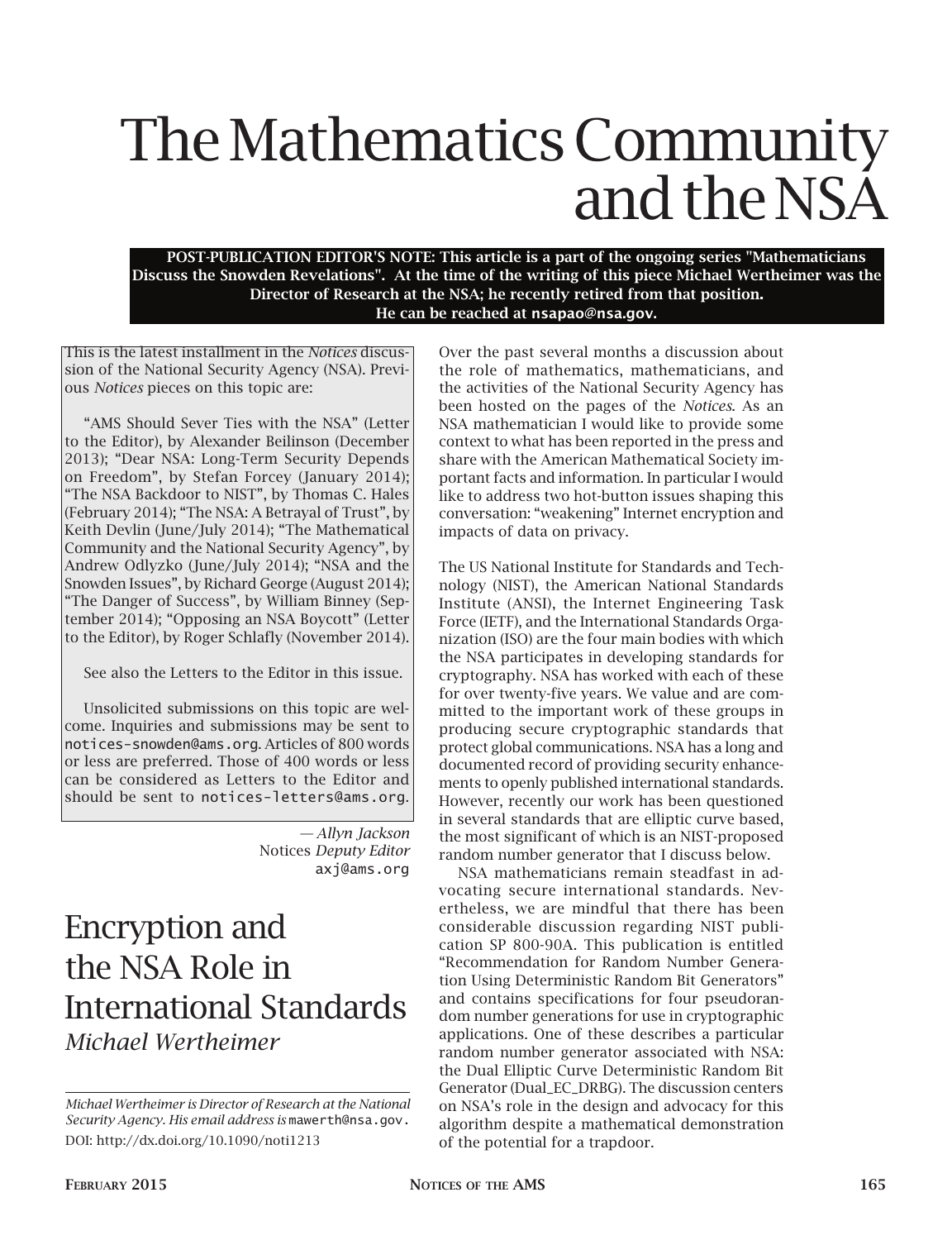A trapdoor, simply put, is information that allows the inverse of a seemingly one-way function to be computed easily. In other words, compute *x*  from *f(x)*. In cryptographic applications, functions *f* are specifically designed to make the *x* to *f(x)*  computation very fast but the inverse computation intractable (hence, the term one-way). If an attacker knows "secret" information about *f* that allows an inverse to be calculated, the attacker might be able to decrypt messages or, in the case of the Dual\_EC\_DRBG, predict future outputs.

During the development of the ANSI standard based on the NIST publication, members of X9F1 (the ANSI-approved working group responsible for cryptographic tools) raised concerns about the potential that elliptic curve points used as parameters for the Dual\_EC\_DRBG could harbor a trapdoor secret known only to, and exploitable only by, the person who generated the points. As a result, the X9F1 committee expanded the standard to include verifiable random point generation. Since the NSA was using the algorithm at the time and had generated elliptic curve points for protecting Department of Defense users, the NSA-generated points were included in the standard. In other words, any implementation that used the NSA-generated points would be deemed compliant. Shortly thereafter, NIST negotiated with ANSI to use the ANSI Random Number Generation Standard as the basis for an NIST Random Number Generation Standard. ANSI also approved submitting a version of this standard to the ISO.

In 2007 several Microsoft researchers, including Microsoft's representative to the ANSI X9F1 committee that created the ANSI version of the standard, raised concerns in a talk at a cryptographic conference about the trapdoor potential in the Dual\_EC\_DRBG. These concerns were picked up by the media and widely disseminated. NIST and ANSI reviewed this information and elected to retain both the verifiable point generation scheme and the NSA-generated points.

In 2013 the same concerns were again raised and promulgated by the media. This time NSA's actions were portrayed as a subversion of standards. However, the facts remain:

> •The Dual\_EC\_DRBG was one of four random number generators in the NIST standard; it is neither required nor the default.

> • The NSA-generated elliptic curve points were necessary for accreditation of the Dual\_EC\_DRBG but only had to be implemented for actual use in certain DoD applications.

> • The trapdoor concerns were openly studied by ANSI X9F1, NIST, and by the public in 2007.

With hindsight, NSA should have ceased supporting the dual EC\_DRBG algorithm immediately after security researchers discovered the potential for a trapdoor. In truth, I can think of no better way to describe our failure to drop support for the Dual\_EC\_DRBG algorithm as anything other than regrettable. The costs to the Defense Department to deploy a new algorithm were not an adequate reason to sustain our support for a questionable algorithm. Indeed, we support NIST's April 2014 decision to remove the algorithm. Furthermore, we realize that our advocacy for the DUAL\_EC\_DRBG casts suspicion on the broader body of work NSA has done to promote secure standards. Indeed, some colleagues have extrapolated this single action to allege that NSA has a broader agenda to "undermine Internet encryption." A fair reading of our track record speaks otherwise. Nevertheless, we understand that NSA must be much more transparent in its standards work and act according to that transparency. That effort can begin with the AMS now.

NSA strongly endorses the NIST outline for cryptographic standards development, which can be found at csrc.nist.gov/groups/ST/ crypto-review/process.html. One significant, and correct, change is that all NSA comments will be in writing and published for review. In other words, we will be open and transparent about our cryptographic contributions to standards. In addition, we will publish algorithms before they are considered for standardization to allow more time for public scrutiny (as we did recently with the new SIMON and SPECK algorithms, eprint.iacr. org/2013/404.pdf). With these measures in place, even those not disposed to trust NSA's motives can determine for themselves the appropriateness of our submissions, and we will continue to advocate for better security in open-source software, such as Security Enhancements for Linux and Security Enhancements for Android (selinuxproject.org).

We hope this open affirmation and our adherence to it will chart a course that all mathematicians will agree is appropriate and correct.

## Data and Privacy

NSA mathematicians carry on a long and storied tradition of making and breaking codes and ciphers. Perhaps most celebrated are feats that our forebearers, American and Allied, made in breaking German and Japanese ciphers in World War II. Ironically, less than 5 percent of the encrypted material collected during that war was successfully decrypted, and of that amount only a scant fraction contributed to any sort of measurable action. Such is the nature of intelligence.

Today's communications environment makes 5 percent appear staggeringly large. The simple act of using a particular encryption algorithm no longer identifies the sender or receiver (as the